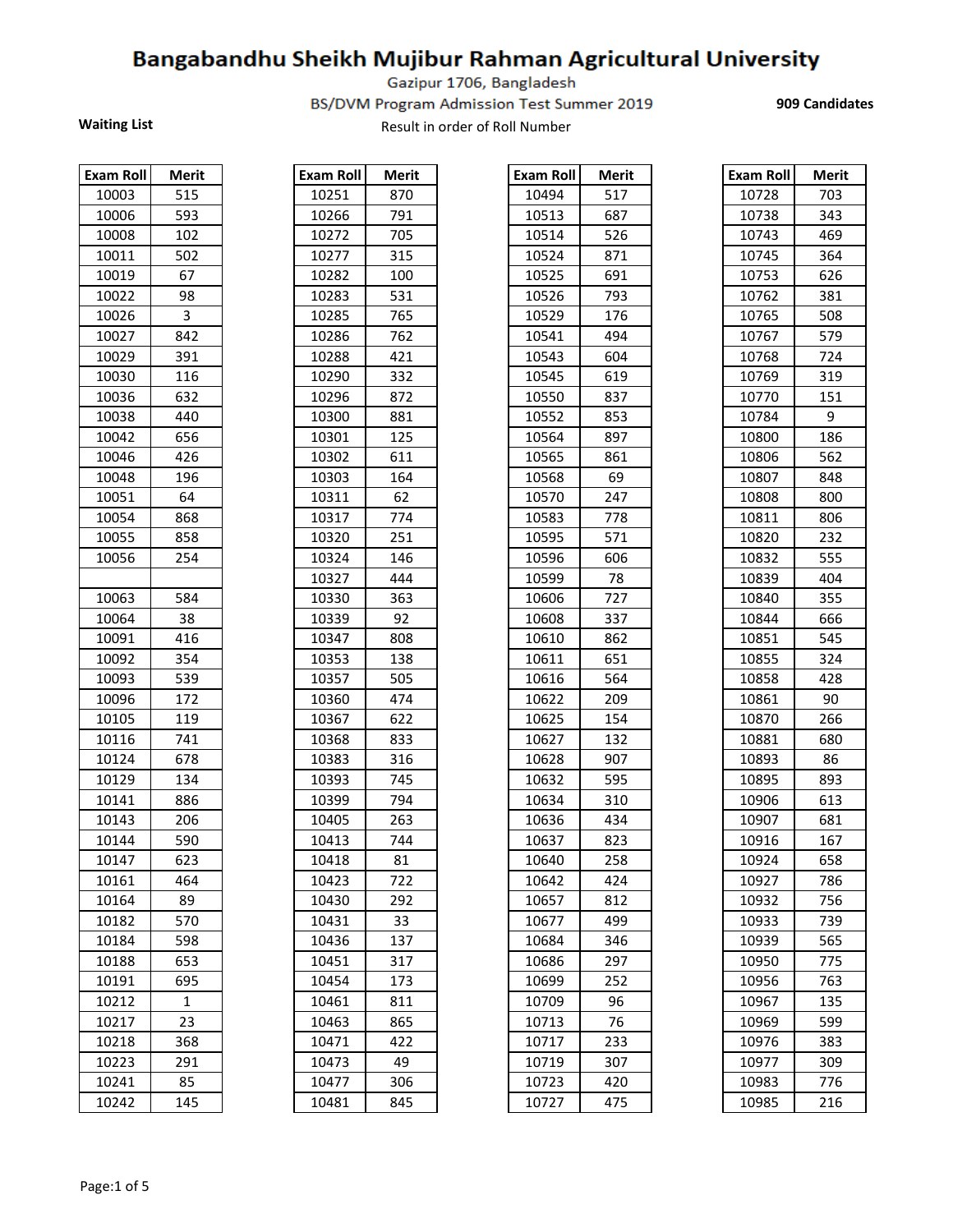Gazipur 1706, Bangladesh

BS/DVM Program Admission Test Summer 2019

**909 Candidates** 

| <b>Exam Roll</b> | Merit    |
|------------------|----------|
| 10987            | 387      |
| 10990            | 489      |
| 11001            | 144      |
| 11007            | 832      |
| 11014            | 901      |
| 11020            | 431      |
| 11021            | 157      |
| 11033            | 124      |
| 11042            | 527      |
| 11047            | 696      |
| 11049            | 256      |
| 11060            | 647      |
| 11064            | 120      |
| 11070            | 723      |
| 11072            | 522      |
| 11074            | 460      |
| 11083            | 402      |
| 11102            | 591      |
| 11123            | 497      |
| 11127            | 34       |
| 11130            | _<br>779 |
| 11138            | 264      |
| 11140            | 600      |
| 11150            | 856      |
| 11160            | 262      |
| 11163            | 738      |
| 11164            | 353      |
| 11169            | 496      |
| 11173            | 725      |
| 11182            | 777      |
| 11184            | 179      |
| 11189            | 462      |
| 11197            | 789      |
| 11202            | 493      |
| 11206            | 742      |
| 11217            | 541      |
| 11219            | 442      |
| 11235            | 349      |
| 11238            | 393      |
| 11243            | 283      |
| 11256            | 708      |
| 11266            | 697      |
| 11274            | 443      |
| 11286            | 753      |
| 11292            | 900      |
| 11305            | 161      |

| <b>Exam Roll</b>    | Merit    |
|---------------------|----------|
| 11313               | 261      |
| 11314               | 667      |
| 11317               | 869      |
| 11318               | 759      |
| 11320               | 452      |
| 11324               | 899      |
| 11327               | 676      |
| 11331               | 558      |
| 11344               | 229      |
| 11346               | 876      |
| 11350               | .<br>359 |
| 11358               | 567      |
| 11360               | 648      |
| 11365               | 761      |
| 11373               | 299      |
| 11383               | 706      |
| 11384               | 643      |
| 11407               | 339      |
| 11408               | 367      |
| 11417               | 93       |
| 11423               | 841      |
| $\overline{11}$ 426 | 458      |
| 11429               | 802      |
| 11430               | 330      |
| 11431               | 68       |
| 11437               | 773      |
| 11440               | 58       |
| 11443               | 17       |
| 11450               | 127      |
| 11451               | 625      |
| 11453               | 255      |
| 11458               | 213      |
| 11474               | 397      |
| 11490               | 162      |
| 11492               | 721      |
| 11495               | 284      |
| 11507               | 88       |
| 11513               | 87       |
| 11518               | 170      |
| 11525               | 488      |
| 11527               | 824      |
| 11540               | 372      |
| 11546               | 557      |
| 11547               | 331      |
| 11549               | 686      |
|                     |          |

| Exam Roll | Merit | <b>Exam Roll</b> | Merit | Exam Roll | Merit | Exam Roll | <b>Merit</b> |
|-----------|-------|------------------|-------|-----------|-------|-----------|--------------|
| 10987     | 387   | 11313            | 261   | 11552     | 288   | 11829     | 42           |
| 10990     | 489   | 11314            | 667   | 11556     | 45    | 11832     | 563          |
| 11001     | 144   | 11317            | 869   | 11559     | 326   | 11836     | 48           |
| 11007     | 832   | 11318            | 759   | 11563     | 465   | 11839     | 195          |
| 11014     | 901   | 11320            | 452   | 11567     | 269   | 11840     | 181          |
| 11020     | 431   | 11324            | 899   | 11577     | 637   | 11843     | 896          |
| 11021     | 157   | 11327            | 676   | 11578     | 546   | 11849     | 542          |
| 11033     | 124   | 11331            | 558   | 11580     | 265   | 11850     | 817          |
| 11042     | 527   | 11344            | 229   | 11588     | 41    | 11856     | 673          |
| 11047     | 696   | 11346            | 876   | 11593     | 880   | 11864     | 438          |
| 11049     | 256   | 11350            | 359   | 11605     | 249   | 11876     | 423          |
| 11060     | 647   | 11358            | 567   | 11606     | 576   | 11881     | 583          |
| 11064     | 120   | 11360            | 648   | 11619     | 693   | 11897     | 430          |
| 11070     | 723   | 11365            | 761   | 11632     | 821   | 11910     | 187          |
| 11072     | 522   | 11373            | 299   | 11634     | 586   | 11929     | 635          |
| 11074     | 460   | 11383            | 706   | 11646     | 895   | 11930     | 816          |
| 11083     | 402   | 11384            | 643   | 11651     | 108   | 11945     | 340          |
| 11102     | 591   | 11407            | 339   | 11659     | 755   | 11955     | 222          |
| 11123     | 497   | 11408            | 367   | 11663     | 238   | 11974     | 859          |
| 11127     | 34    | 11417            | 93    | 11668     | 220   | 11980     | 504          |
| 11130     | 779   | 11423            | 841   | 11683     | 403   | 11985     | 665          |
| 11138     | 264   | 11426            | 458   | 11689     | 142   | 11990     | 217          |
| 11140     | 600   | 11429            | 802   | 11691     | 169   | 12009     | 825          |
| 11150     | 856   | 11430            | 330   | 11693     | 735   | 12026     | 298          |
| 11160     | 262   | 11431            | 68    | 11696     | 384   | 12028     | 568          |
| 11163     | 738   | 11437            | 773   | 11699     | 797   | 12038     | 36           |
| 11164     | 353   | 11440            | 58    | 11701     | 752   | 12047     | 388          |
| 11169     | 496   | 11443            | 17    | 11702     | 350   | 12051     | 906          |
| 11173     | 725   | 11450            | 127   | 11706     | 328   | 12060     | 333          |
| 11182     | 777   | 11451            | 625   | 11709     | 851   | 12068     | 5            |
| 11184     | 179   | 11453            | 255   | 11714     | 302   | 12077     | 548          |
| 11189     | 462   | 11458            | 213   | 11723     | 535   | 12084     | 634          |
| 11197     | 789   | 11474            | 397   | 11727     | 362   | 12090     | 641          |
| 11202     | 493   | 11490            | 162   | 11728     | 174   | 12099     | 411          |
| 11206     | 742   | 11492            | 721   | 11750     | 710   | 12101     | 908          |
| 11217     | 541   | 11495            | 284   | 11755     | 29    | 12102     | 785          |
| 11219     | 442   | 11507            | 88    | 11761     | 304   | 12103     | 215          |
| 11235     | 349   | 11513            | 87    | 11764     | 513   | 12111     | 61           |
| 11238     | 393   | 11518            | 170   | 11768     | 575   | 12117     | 202          |
| 11243     | 283   | 11525            | 488   | 11779     | 671   | 12119     | 365          |
| 11256     | 708   | 11527            | 824   | 11783     | 554   | 12120     | 389          |
| 11266     | 697   | 11540            | 372   | 11790     | 889   | 12125     | 674          |
| 11274     | 443   | 11546            | 557   | 11796     | 495   | 12149     | 636          |
| 11286     | 753   | 11547            | 331   | 11797     | 903   | 12152     | 361          |
| 11292     | 900   | 11549            | 686   | 11807     | 201   | 12154     | 441          |
| 11305     | 161   | 11550            | 311   | 11822     | 451   | 12155     | 473          |

| Exam Roll | Merit |
|-----------|-------|
| 11829     | 42    |
| 11832     | 563   |
| 11836     | 48    |
| 11839     | 195   |
| 11840     | 181   |
| 11843     | 896   |
| 11849     | 542   |
| 11850     | 817   |
| 11856     | 673   |
| 11864     | 438   |
| 11876     | 423   |
| 11881     | 583   |
| 11897     | 430   |
| 11910     | 187   |
| 11929     | 635   |
| 11930     | 816   |
| 11945     | 340   |
| 11955     | 222   |
| 11974     | 859   |
| 11980     | 504   |
| 11985     | 665   |
| 11990     | 217   |
| 12009     | 825   |
| 12026     | 298   |
| 12028     | 568   |
| 12038     | 36    |
| 12047     | 388   |
| 12051     | 906   |
| 12060     | 333   |
| 12068     | 5     |
| 12077     | 548   |
| 12084     | 634   |
| 12090     | 641   |
| 12099     | 411   |
| 12101     | 908   |
| 12102     | 785   |
| 12103     | 215   |
| 12111     | 61    |
| 12117     | 202   |
| 12119     | 365   |
| 12120     | 389   |
| 12125     | 674   |
| 12149     | 636   |
| 12152     | 361   |
| 12154     | 441   |
| 12155     | 473   |
|           |       |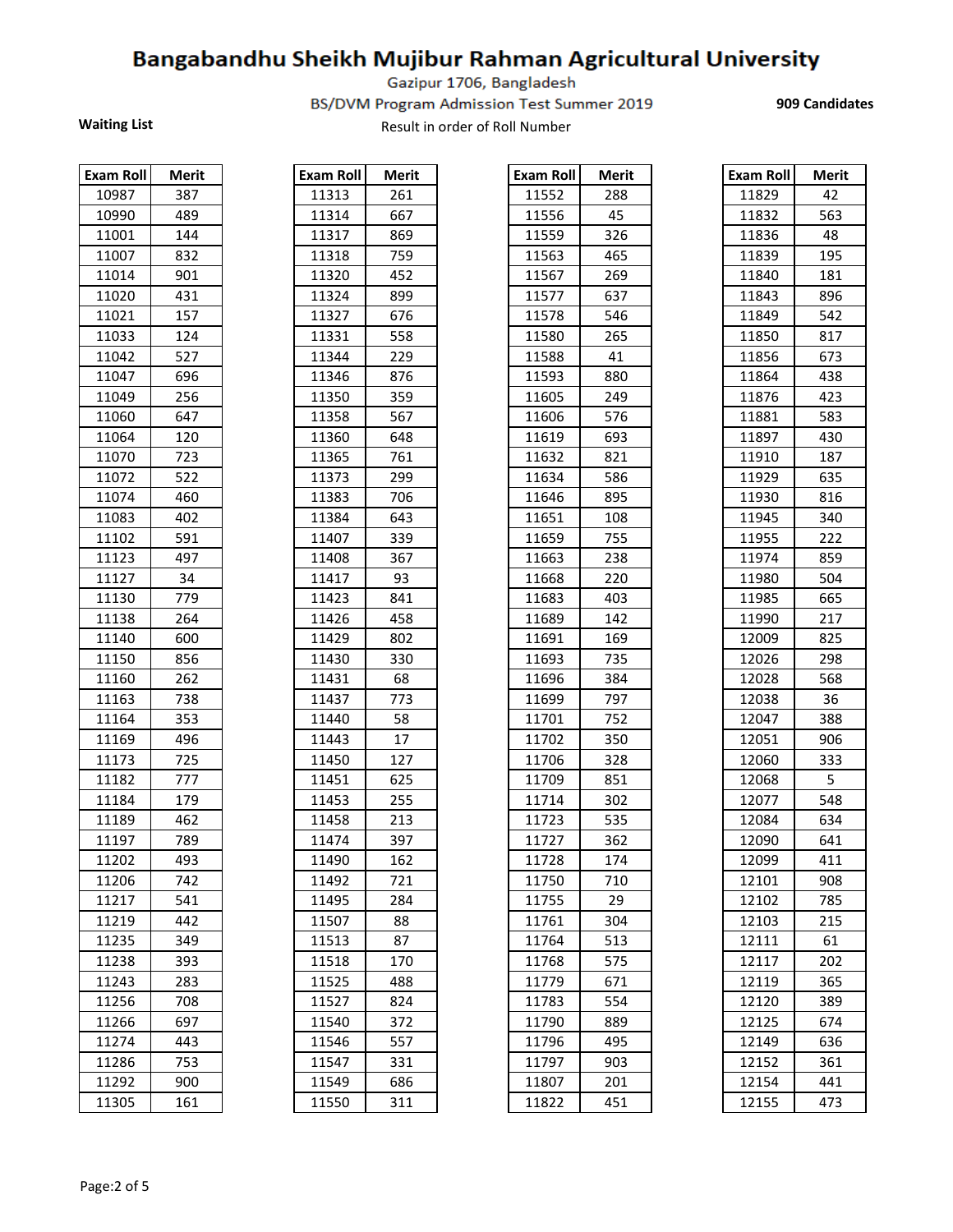Gazipur 1706, Bangladesh

BS/DVM Program Admission Test Summer 2019

Waiting List **Waiting List** Result in order of Roll Number

**909 Candidates** 

| <b>Exam Roll</b> | Merit |
|------------------|-------|
| 12165            | 790   |
| 12172            | 278   |
| 12174            | 690   |
| 12179            | 608   |
| 12187            | 237   |
| 12191            | 11    |
| 12195            | 840   |
| 12212            | 453   |
| 12213            | 415   |
| 12216            | 902   |
| 12225            | 374   |
| 12234            | 891   |
| 12242            | 547   |
| 12250            | 525   |
| 12252            | 501   |
| 12276            | 348   |
| 12279            | 198   |
| 12285            | 259   |
| 12292            | 248   |
| 12294            | 874   |
| 12296            | 322   |
| 12311            | 305   |
| 12313            | 371   |
| 12314            | 685   |
| 12318            | 190   |
| 12319            | 40    |
| 12322            | 467   |
| 12324            | 624   |
| 12332            | 375   |
| 12337            | 566   |
| 12339            | 820   |
| 12340            | 457   |
| 12350            | 212   |
| 12367            |       |
|                  | 112   |
| 12373            | 736   |
| 12379            | 572   |
| 12382            | 734   |
| 12383            | 883   |
| 12384            | 113   |
| 12385            | 523   |
| 12387            | 184   |
| 12405            | 518   |
| 12416            | 386   |
| 12421            | 873   |
| 12425            | 879   |
| 12442            | 746   |

| <b>Exam Roll</b> | Merit |
|------------------|-------|
| 12444            | 153   |
| 12449            | 99    |
| 12450            | 267   |
| 12454            | 240   |
| 12480            | 534   |
| 12493            | 748   |
| 12499            | 689   |
| 12502            | 236   |
| 12503            | 491   |
| 12521            | 782   |
| 12524            | 366   |
| 12558            | 406   |
| 12582            | 788   |
| 12584            | 210   |
| 12587            | 149   |
| 12590            | 449   |
| 12593            | 123   |
| 12605            | 140   |
| 12610            | 79    |
| 12618            | 376   |
| 12630            | 743   |
| 12653            | 12    |
| 12654            | 191   |
| 12671            | 436   |
| 12675            | 890   |
| 12683            | 314   |
| 12684            | 699   |
| 12689            | 242   |
| 12711            | 223   |
| 12723            | 909   |
| 12728            | 230   |
| 12736            | 582   |
| 12740            | 803   |
| 12751            | 885   |
| 12763            | 39    |
| 12776            | 712   |
| 12781            | 104   |
| 12794            | 427   |
| 12795            | 7     |
| 12797            | 638   |
| 12800            | 219   |
| 12808            | 357   |
| 12813            | 798   |
| 12819            | 543   |
| 12820            | 642   |
| 12830            | 814   |

| 12165<br>12444<br>13033<br>790<br>153<br>12838<br>549<br>99<br>12172<br>278<br>12841<br>13034<br>12449<br>857<br>12174<br>690<br>12450<br>267<br>12843<br>378<br>13038<br>608<br>373<br>12179<br>12454<br>240<br>12845<br>13043<br>12480<br>13046<br>12187<br>237<br>534<br>12846<br>171<br>12191<br>11<br>12493<br>826<br>13052<br>4<br>748<br>12847<br>12195<br>840<br>589<br>12499<br>689<br>12857<br>13054<br>12212<br>453<br>12502<br>236<br>12861<br>419<br>13056<br>12213<br>415<br>12503<br>491<br>12862<br>15<br>13057<br>12216<br>12521<br>782<br>97<br>902<br>12869<br>189<br>13063<br>12225<br>374<br>12524<br>295<br>13069<br>366<br>12880<br>12234<br>891<br>413<br>13070<br>12558<br>406<br>12882<br>547<br>788<br>12242<br>12582<br>12883<br>342<br>13071<br>12250<br>525<br>12584<br>210<br>12886<br>847<br>13072<br>12252<br>501<br>12587<br>13074<br>149<br>12887<br>369<br>12276<br>348<br>12590<br>12894<br>13086<br>449<br>293<br>12279<br>12593<br>13088<br>198<br>123<br>12895<br>117<br>12285<br>259<br>12605<br>140<br>12902<br>838<br>13090<br>12292<br>248<br>79<br>20<br>13091<br>46<br>12610<br>12908<br>12294<br>874<br>12618<br>376<br>12909<br>279<br>13100<br>12296<br>322<br>12630<br>743<br>12912<br>617<br>13105<br>12311<br>305<br>12653<br>12<br>12923<br>131<br>13109<br>12313<br>371<br>12654<br>191<br>12925<br>850<br>13123<br>12314<br>685<br>436<br>711<br>13125<br>12671<br>12926<br>12318<br>890<br>13133<br>190<br>12675<br>12927<br>747<br>12319<br>40<br>12683<br>314<br>12933<br>528<br>13138<br>12322<br>467<br>12684<br>12942<br>71<br>699<br>13140<br>12324<br>624<br>12689<br>242<br>12943<br>898<br>13143<br>12332<br>375<br>12711<br>223<br>12945<br>183<br>13146<br>12723<br>12337<br>566<br>909<br>12950<br>57<br>13154<br>12339<br>820<br>12728<br>230<br>12951<br>24<br>13157<br>582<br>12340<br>457<br>12736<br>12963<br>115<br>13170<br>212<br>655<br>13188<br>12350<br>12740<br>803<br>12964<br>112<br>885<br>540<br>12367<br>12751<br>12965<br>13189<br>12373<br>12763<br>12970<br>13192<br>736<br>39<br>620<br>12379<br>572<br>12776<br>12971<br>799<br>13194<br>712<br>12382<br>734<br>12781<br>104<br>12974<br>272<br>13208<br>12383<br>883<br>12794<br>427<br>12979<br>867<br>13215<br>$\overline{7}$<br>12384<br>113<br>12795<br>12988<br>510<br>13222<br>12385<br>523<br>12797<br>638<br>12995<br>13225<br>492<br>12387<br>12800<br>13232<br>184<br>219<br>12997<br>14<br>12405<br>12808<br>357<br>13236<br>518<br>13014<br>592<br>12416<br>12813<br>798<br>13022<br>30<br>13238<br>386<br>12421<br>873<br>13023<br>22<br>13250<br>12819<br>543<br>12425<br>879<br>12820<br>642<br>13026<br>344<br>13267<br>12442<br>12830<br>13268<br>746<br>814<br>13028<br>661 | Exam Roll | Merit | Exam Roll | <b>Merit</b> | Exam Roll | Merit | Exam Roll | <b>Merit</b> |
|------------------------------------------------------------------------------------------------------------------------------------------------------------------------------------------------------------------------------------------------------------------------------------------------------------------------------------------------------------------------------------------------------------------------------------------------------------------------------------------------------------------------------------------------------------------------------------------------------------------------------------------------------------------------------------------------------------------------------------------------------------------------------------------------------------------------------------------------------------------------------------------------------------------------------------------------------------------------------------------------------------------------------------------------------------------------------------------------------------------------------------------------------------------------------------------------------------------------------------------------------------------------------------------------------------------------------------------------------------------------------------------------------------------------------------------------------------------------------------------------------------------------------------------------------------------------------------------------------------------------------------------------------------------------------------------------------------------------------------------------------------------------------------------------------------------------------------------------------------------------------------------------------------------------------------------------------------------------------------------------------------------------------------------------------------------------------------------------------------------------------------------------------------------------------------------------------------------------------------------------------------------------------------------------------------------------------------------------------------------------------------------------------------------------------------------------------------------------------------------------------------------------------------------------------------------------------------------------------------------------------------------------------------------------------------------------------------------------------------------|-----------|-------|-----------|--------------|-----------|-------|-----------|--------------|
|                                                                                                                                                                                                                                                                                                                                                                                                                                                                                                                                                                                                                                                                                                                                                                                                                                                                                                                                                                                                                                                                                                                                                                                                                                                                                                                                                                                                                                                                                                                                                                                                                                                                                                                                                                                                                                                                                                                                                                                                                                                                                                                                                                                                                                                                                                                                                                                                                                                                                                                                                                                                                                                                                                                                          |           |       |           |              |           |       |           | 197          |
|                                                                                                                                                                                                                                                                                                                                                                                                                                                                                                                                                                                                                                                                                                                                                                                                                                                                                                                                                                                                                                                                                                                                                                                                                                                                                                                                                                                                                                                                                                                                                                                                                                                                                                                                                                                                                                                                                                                                                                                                                                                                                                                                                                                                                                                                                                                                                                                                                                                                                                                                                                                                                                                                                                                                          |           |       |           |              |           |       |           | 677          |
|                                                                                                                                                                                                                                                                                                                                                                                                                                                                                                                                                                                                                                                                                                                                                                                                                                                                                                                                                                                                                                                                                                                                                                                                                                                                                                                                                                                                                                                                                                                                                                                                                                                                                                                                                                                                                                                                                                                                                                                                                                                                                                                                                                                                                                                                                                                                                                                                                                                                                                                                                                                                                                                                                                                                          |           |       |           |              |           |       |           | 506          |
|                                                                                                                                                                                                                                                                                                                                                                                                                                                                                                                                                                                                                                                                                                                                                                                                                                                                                                                                                                                                                                                                                                                                                                                                                                                                                                                                                                                                                                                                                                                                                                                                                                                                                                                                                                                                                                                                                                                                                                                                                                                                                                                                                                                                                                                                                                                                                                                                                                                                                                                                                                                                                                                                                                                                          |           |       |           |              |           |       |           | 478          |
|                                                                                                                                                                                                                                                                                                                                                                                                                                                                                                                                                                                                                                                                                                                                                                                                                                                                                                                                                                                                                                                                                                                                                                                                                                                                                                                                                                                                                                                                                                                                                                                                                                                                                                                                                                                                                                                                                                                                                                                                                                                                                                                                                                                                                                                                                                                                                                                                                                                                                                                                                                                                                                                                                                                                          |           |       |           |              |           |       |           | 281          |
|                                                                                                                                                                                                                                                                                                                                                                                                                                                                                                                                                                                                                                                                                                                                                                                                                                                                                                                                                                                                                                                                                                                                                                                                                                                                                                                                                                                                                                                                                                                                                                                                                                                                                                                                                                                                                                                                                                                                                                                                                                                                                                                                                                                                                                                                                                                                                                                                                                                                                                                                                                                                                                                                                                                                          |           |       |           |              |           |       |           |              |
|                                                                                                                                                                                                                                                                                                                                                                                                                                                                                                                                                                                                                                                                                                                                                                                                                                                                                                                                                                                                                                                                                                                                                                                                                                                                                                                                                                                                                                                                                                                                                                                                                                                                                                                                                                                                                                                                                                                                                                                                                                                                                                                                                                                                                                                                                                                                                                                                                                                                                                                                                                                                                                                                                                                                          |           |       |           |              |           |       |           | 731          |
|                                                                                                                                                                                                                                                                                                                                                                                                                                                                                                                                                                                                                                                                                                                                                                                                                                                                                                                                                                                                                                                                                                                                                                                                                                                                                                                                                                                                                                                                                                                                                                                                                                                                                                                                                                                                                                                                                                                                                                                                                                                                                                                                                                                                                                                                                                                                                                                                                                                                                                                                                                                                                                                                                                                                          |           |       |           |              |           |       |           | 208          |
|                                                                                                                                                                                                                                                                                                                                                                                                                                                                                                                                                                                                                                                                                                                                                                                                                                                                                                                                                                                                                                                                                                                                                                                                                                                                                                                                                                                                                                                                                                                                                                                                                                                                                                                                                                                                                                                                                                                                                                                                                                                                                                                                                                                                                                                                                                                                                                                                                                                                                                                                                                                                                                                                                                                                          |           |       |           |              |           |       |           | 771          |
|                                                                                                                                                                                                                                                                                                                                                                                                                                                                                                                                                                                                                                                                                                                                                                                                                                                                                                                                                                                                                                                                                                                                                                                                                                                                                                                                                                                                                                                                                                                                                                                                                                                                                                                                                                                                                                                                                                                                                                                                                                                                                                                                                                                                                                                                                                                                                                                                                                                                                                                                                                                                                                                                                                                                          |           |       |           |              |           |       |           |              |
|                                                                                                                                                                                                                                                                                                                                                                                                                                                                                                                                                                                                                                                                                                                                                                                                                                                                                                                                                                                                                                                                                                                                                                                                                                                                                                                                                                                                                                                                                                                                                                                                                                                                                                                                                                                                                                                                                                                                                                                                                                                                                                                                                                                                                                                                                                                                                                                                                                                                                                                                                                                                                                                                                                                                          |           |       |           |              |           |       |           | 329          |
|                                                                                                                                                                                                                                                                                                                                                                                                                                                                                                                                                                                                                                                                                                                                                                                                                                                                                                                                                                                                                                                                                                                                                                                                                                                                                                                                                                                                                                                                                                                                                                                                                                                                                                                                                                                                                                                                                                                                                                                                                                                                                                                                                                                                                                                                                                                                                                                                                                                                                                                                                                                                                                                                                                                                          |           |       |           |              |           |       |           | 560          |
|                                                                                                                                                                                                                                                                                                                                                                                                                                                                                                                                                                                                                                                                                                                                                                                                                                                                                                                                                                                                                                                                                                                                                                                                                                                                                                                                                                                                                                                                                                                                                                                                                                                                                                                                                                                                                                                                                                                                                                                                                                                                                                                                                                                                                                                                                                                                                                                                                                                                                                                                                                                                                                                                                                                                          |           |       |           |              |           |       |           | 714          |
|                                                                                                                                                                                                                                                                                                                                                                                                                                                                                                                                                                                                                                                                                                                                                                                                                                                                                                                                                                                                                                                                                                                                                                                                                                                                                                                                                                                                                                                                                                                                                                                                                                                                                                                                                                                                                                                                                                                                                                                                                                                                                                                                                                                                                                                                                                                                                                                                                                                                                                                                                                                                                                                                                                                                          |           |       |           |              |           |       |           | 188          |
|                                                                                                                                                                                                                                                                                                                                                                                                                                                                                                                                                                                                                                                                                                                                                                                                                                                                                                                                                                                                                                                                                                                                                                                                                                                                                                                                                                                                                                                                                                                                                                                                                                                                                                                                                                                                                                                                                                                                                                                                                                                                                                                                                                                                                                                                                                                                                                                                                                                                                                                                                                                                                                                                                                                                          |           |       |           |              |           |       |           | 407          |
|                                                                                                                                                                                                                                                                                                                                                                                                                                                                                                                                                                                                                                                                                                                                                                                                                                                                                                                                                                                                                                                                                                                                                                                                                                                                                                                                                                                                                                                                                                                                                                                                                                                                                                                                                                                                                                                                                                                                                                                                                                                                                                                                                                                                                                                                                                                                                                                                                                                                                                                                                                                                                                                                                                                                          |           |       |           |              |           |       |           | 477          |
|                                                                                                                                                                                                                                                                                                                                                                                                                                                                                                                                                                                                                                                                                                                                                                                                                                                                                                                                                                                                                                                                                                                                                                                                                                                                                                                                                                                                                                                                                                                                                                                                                                                                                                                                                                                                                                                                                                                                                                                                                                                                                                                                                                                                                                                                                                                                                                                                                                                                                                                                                                                                                                                                                                                                          |           |       |           |              |           |       |           | 194          |
|                                                                                                                                                                                                                                                                                                                                                                                                                                                                                                                                                                                                                                                                                                                                                                                                                                                                                                                                                                                                                                                                                                                                                                                                                                                                                                                                                                                                                                                                                                                                                                                                                                                                                                                                                                                                                                                                                                                                                                                                                                                                                                                                                                                                                                                                                                                                                                                                                                                                                                                                                                                                                                                                                                                                          |           |       |           |              |           |       |           | 704          |
|                                                                                                                                                                                                                                                                                                                                                                                                                                                                                                                                                                                                                                                                                                                                                                                                                                                                                                                                                                                                                                                                                                                                                                                                                                                                                                                                                                                                                                                                                                                                                                                                                                                                                                                                                                                                                                                                                                                                                                                                                                                                                                                                                                                                                                                                                                                                                                                                                                                                                                                                                                                                                                                                                                                                          |           |       |           |              |           |       |           |              |
|                                                                                                                                                                                                                                                                                                                                                                                                                                                                                                                                                                                                                                                                                                                                                                                                                                                                                                                                                                                                                                                                                                                                                                                                                                                                                                                                                                                                                                                                                                                                                                                                                                                                                                                                                                                                                                                                                                                                                                                                                                                                                                                                                                                                                                                                                                                                                                                                                                                                                                                                                                                                                                                                                                                                          |           |       |           |              |           |       |           | 737          |
|                                                                                                                                                                                                                                                                                                                                                                                                                                                                                                                                                                                                                                                                                                                                                                                                                                                                                                                                                                                                                                                                                                                                                                                                                                                                                                                                                                                                                                                                                                                                                                                                                                                                                                                                                                                                                                                                                                                                                                                                                                                                                                                                                                                                                                                                                                                                                                                                                                                                                                                                                                                                                                                                                                                                          |           |       |           |              |           |       |           | 509          |
|                                                                                                                                                                                                                                                                                                                                                                                                                                                                                                                                                                                                                                                                                                                                                                                                                                                                                                                                                                                                                                                                                                                                                                                                                                                                                                                                                                                                                                                                                                                                                                                                                                                                                                                                                                                                                                                                                                                                                                                                                                                                                                                                                                                                                                                                                                                                                                                                                                                                                                                                                                                                                                                                                                                                          |           |       |           |              |           |       |           | 801          |
|                                                                                                                                                                                                                                                                                                                                                                                                                                                                                                                                                                                                                                                                                                                                                                                                                                                                                                                                                                                                                                                                                                                                                                                                                                                                                                                                                                                                                                                                                                                                                                                                                                                                                                                                                                                                                                                                                                                                                                                                                                                                                                                                                                                                                                                                                                                                                                                                                                                                                                                                                                                                                                                                                                                                          |           |       |           |              |           |       |           | 630          |
|                                                                                                                                                                                                                                                                                                                                                                                                                                                                                                                                                                                                                                                                                                                                                                                                                                                                                                                                                                                                                                                                                                                                                                                                                                                                                                                                                                                                                                                                                                                                                                                                                                                                                                                                                                                                                                                                                                                                                                                                                                                                                                                                                                                                                                                                                                                                                                                                                                                                                                                                                                                                                                                                                                                                          |           |       |           |              |           |       |           | 864          |
|                                                                                                                                                                                                                                                                                                                                                                                                                                                                                                                                                                                                                                                                                                                                                                                                                                                                                                                                                                                                                                                                                                                                                                                                                                                                                                                                                                                                                                                                                                                                                                                                                                                                                                                                                                                                                                                                                                                                                                                                                                                                                                                                                                                                                                                                                                                                                                                                                                                                                                                                                                                                                                                                                                                                          |           |       |           |              |           |       |           | 358          |
|                                                                                                                                                                                                                                                                                                                                                                                                                                                                                                                                                                                                                                                                                                                                                                                                                                                                                                                                                                                                                                                                                                                                                                                                                                                                                                                                                                                                                                                                                                                                                                                                                                                                                                                                                                                                                                                                                                                                                                                                                                                                                                                                                                                                                                                                                                                                                                                                                                                                                                                                                                                                                                                                                                                                          |           |       |           |              |           |       |           | 649          |
|                                                                                                                                                                                                                                                                                                                                                                                                                                                                                                                                                                                                                                                                                                                                                                                                                                                                                                                                                                                                                                                                                                                                                                                                                                                                                                                                                                                                                                                                                                                                                                                                                                                                                                                                                                                                                                                                                                                                                                                                                                                                                                                                                                                                                                                                                                                                                                                                                                                                                                                                                                                                                                                                                                                                          |           |       |           |              |           |       |           | 410          |
|                                                                                                                                                                                                                                                                                                                                                                                                                                                                                                                                                                                                                                                                                                                                                                                                                                                                                                                                                                                                                                                                                                                                                                                                                                                                                                                                                                                                                                                                                                                                                                                                                                                                                                                                                                                                                                                                                                                                                                                                                                                                                                                                                                                                                                                                                                                                                                                                                                                                                                                                                                                                                                                                                                                                          |           |       |           |              |           |       |           | 277          |
|                                                                                                                                                                                                                                                                                                                                                                                                                                                                                                                                                                                                                                                                                                                                                                                                                                                                                                                                                                                                                                                                                                                                                                                                                                                                                                                                                                                                                                                                                                                                                                                                                                                                                                                                                                                                                                                                                                                                                                                                                                                                                                                                                                                                                                                                                                                                                                                                                                                                                                                                                                                                                                                                                                                                          |           |       |           |              |           |       |           | 243          |
|                                                                                                                                                                                                                                                                                                                                                                                                                                                                                                                                                                                                                                                                                                                                                                                                                                                                                                                                                                                                                                                                                                                                                                                                                                                                                                                                                                                                                                                                                                                                                                                                                                                                                                                                                                                                                                                                                                                                                                                                                                                                                                                                                                                                                                                                                                                                                                                                                                                                                                                                                                                                                                                                                                                                          |           |       |           |              |           |       |           | 805          |
|                                                                                                                                                                                                                                                                                                                                                                                                                                                                                                                                                                                                                                                                                                                                                                                                                                                                                                                                                                                                                                                                                                                                                                                                                                                                                                                                                                                                                                                                                                                                                                                                                                                                                                                                                                                                                                                                                                                                                                                                                                                                                                                                                                                                                                                                                                                                                                                                                                                                                                                                                                                                                                                                                                                                          |           |       |           |              |           |       |           | 390          |
|                                                                                                                                                                                                                                                                                                                                                                                                                                                                                                                                                                                                                                                                                                                                                                                                                                                                                                                                                                                                                                                                                                                                                                                                                                                                                                                                                                                                                                                                                                                                                                                                                                                                                                                                                                                                                                                                                                                                                                                                                                                                                                                                                                                                                                                                                                                                                                                                                                                                                                                                                                                                                                                                                                                                          |           |       |           |              |           |       |           | 500          |
|                                                                                                                                                                                                                                                                                                                                                                                                                                                                                                                                                                                                                                                                                                                                                                                                                                                                                                                                                                                                                                                                                                                                                                                                                                                                                                                                                                                                                                                                                                                                                                                                                                                                                                                                                                                                                                                                                                                                                                                                                                                                                                                                                                                                                                                                                                                                                                                                                                                                                                                                                                                                                                                                                                                                          |           |       |           |              |           |       |           | 446          |
|                                                                                                                                                                                                                                                                                                                                                                                                                                                                                                                                                                                                                                                                                                                                                                                                                                                                                                                                                                                                                                                                                                                                                                                                                                                                                                                                                                                                                                                                                                                                                                                                                                                                                                                                                                                                                                                                                                                                                                                                                                                                                                                                                                                                                                                                                                                                                                                                                                                                                                                                                                                                                                                                                                                                          |           |       |           |              |           |       |           | 385          |
|                                                                                                                                                                                                                                                                                                                                                                                                                                                                                                                                                                                                                                                                                                                                                                                                                                                                                                                                                                                                                                                                                                                                                                                                                                                                                                                                                                                                                                                                                                                                                                                                                                                                                                                                                                                                                                                                                                                                                                                                                                                                                                                                                                                                                                                                                                                                                                                                                                                                                                                                                                                                                                                                                                                                          |           |       |           |              |           |       |           | 405          |
|                                                                                                                                                                                                                                                                                                                                                                                                                                                                                                                                                                                                                                                                                                                                                                                                                                                                                                                                                                                                                                                                                                                                                                                                                                                                                                                                                                                                                                                                                                                                                                                                                                                                                                                                                                                                                                                                                                                                                                                                                                                                                                                                                                                                                                                                                                                                                                                                                                                                                                                                                                                                                                                                                                                                          |           |       |           |              |           |       |           | 767          |
|                                                                                                                                                                                                                                                                                                                                                                                                                                                                                                                                                                                                                                                                                                                                                                                                                                                                                                                                                                                                                                                                                                                                                                                                                                                                                                                                                                                                                                                                                                                                                                                                                                                                                                                                                                                                                                                                                                                                                                                                                                                                                                                                                                                                                                                                                                                                                                                                                                                                                                                                                                                                                                                                                                                                          |           |       |           |              |           |       |           | 521          |
|                                                                                                                                                                                                                                                                                                                                                                                                                                                                                                                                                                                                                                                                                                                                                                                                                                                                                                                                                                                                                                                                                                                                                                                                                                                                                                                                                                                                                                                                                                                                                                                                                                                                                                                                                                                                                                                                                                                                                                                                                                                                                                                                                                                                                                                                                                                                                                                                                                                                                                                                                                                                                                                                                                                                          |           |       |           |              |           |       |           | 148          |
|                                                                                                                                                                                                                                                                                                                                                                                                                                                                                                                                                                                                                                                                                                                                                                                                                                                                                                                                                                                                                                                                                                                                                                                                                                                                                                                                                                                                                                                                                                                                                                                                                                                                                                                                                                                                                                                                                                                                                                                                                                                                                                                                                                                                                                                                                                                                                                                                                                                                                                                                                                                                                                                                                                                                          |           |       |           |              |           |       |           | 245          |
|                                                                                                                                                                                                                                                                                                                                                                                                                                                                                                                                                                                                                                                                                                                                                                                                                                                                                                                                                                                                                                                                                                                                                                                                                                                                                                                                                                                                                                                                                                                                                                                                                                                                                                                                                                                                                                                                                                                                                                                                                                                                                                                                                                                                                                                                                                                                                                                                                                                                                                                                                                                                                                                                                                                                          |           |       |           |              |           |       |           | 607          |
|                                                                                                                                                                                                                                                                                                                                                                                                                                                                                                                                                                                                                                                                                                                                                                                                                                                                                                                                                                                                                                                                                                                                                                                                                                                                                                                                                                                                                                                                                                                                                                                                                                                                                                                                                                                                                                                                                                                                                                                                                                                                                                                                                                                                                                                                                                                                                                                                                                                                                                                                                                                                                                                                                                                                          |           |       |           |              |           |       |           | 585          |
|                                                                                                                                                                                                                                                                                                                                                                                                                                                                                                                                                                                                                                                                                                                                                                                                                                                                                                                                                                                                                                                                                                                                                                                                                                                                                                                                                                                                                                                                                                                                                                                                                                                                                                                                                                                                                                                                                                                                                                                                                                                                                                                                                                                                                                                                                                                                                                                                                                                                                                                                                                                                                                                                                                                                          |           |       |           |              |           |       |           | 470          |
|                                                                                                                                                                                                                                                                                                                                                                                                                                                                                                                                                                                                                                                                                                                                                                                                                                                                                                                                                                                                                                                                                                                                                                                                                                                                                                                                                                                                                                                                                                                                                                                                                                                                                                                                                                                                                                                                                                                                                                                                                                                                                                                                                                                                                                                                                                                                                                                                                                                                                                                                                                                                                                                                                                                                          |           |       |           |              |           |       |           | 433          |
|                                                                                                                                                                                                                                                                                                                                                                                                                                                                                                                                                                                                                                                                                                                                                                                                                                                                                                                                                                                                                                                                                                                                                                                                                                                                                                                                                                                                                                                                                                                                                                                                                                                                                                                                                                                                                                                                                                                                                                                                                                                                                                                                                                                                                                                                                                                                                                                                                                                                                                                                                                                                                                                                                                                                          |           |       |           |              |           |       |           | 107          |
|                                                                                                                                                                                                                                                                                                                                                                                                                                                                                                                                                                                                                                                                                                                                                                                                                                                                                                                                                                                                                                                                                                                                                                                                                                                                                                                                                                                                                                                                                                                                                                                                                                                                                                                                                                                                                                                                                                                                                                                                                                                                                                                                                                                                                                                                                                                                                                                                                                                                                                                                                                                                                                                                                                                                          |           |       |           |              |           |       |           | 640          |
|                                                                                                                                                                                                                                                                                                                                                                                                                                                                                                                                                                                                                                                                                                                                                                                                                                                                                                                                                                                                                                                                                                                                                                                                                                                                                                                                                                                                                                                                                                                                                                                                                                                                                                                                                                                                                                                                                                                                                                                                                                                                                                                                                                                                                                                                                                                                                                                                                                                                                                                                                                                                                                                                                                                                          |           |       |           |              |           |       |           | 894          |

| Exam Roll | Merit |
|-----------|-------|
| 13033     | 197   |
| 13034     | 677   |
| 13038     | 506   |
| 13043     | 478   |
| 13046     | 281   |
| 13052     | 4     |
| 13054     | 731   |
| 13056     | 208   |
| 13057     | 771   |
| 13063     | 97    |
| 13069     | 329   |
| 13070     | 560   |
| 13071     | 714   |
| 13072     | 188   |
| 13074     | 407   |
| 13086     | 477   |
| 13088     | 194   |
| 13090     | 704   |
| 13091     | 46    |
| 13100     | 737   |
| 13105     | 509   |
| 13109     | 801   |
| 13123     | 630   |
| 13125     |       |
|           | 864   |
| 13133     | 358   |
| 13138     | 649   |
| 13140     | 410   |
| 13143     | 277   |
| 13146     | 243   |
| 13154     | 805   |
| 13157     | 390   |
| 13170     | 500   |
| 13188     | 446   |
| 13189     | 385   |
| 13192     | 405   |
| 13194     | 767   |
| 13208     | 521   |
| 13215     | 148   |
| 13222     | 245   |
| 13225     | 607   |
| 13232     | 585   |
| 13236     | 470   |
| 13238     | 433   |
| 13250     | 107   |
| 13267     | 640   |
| 13268     | 894   |
|           |       |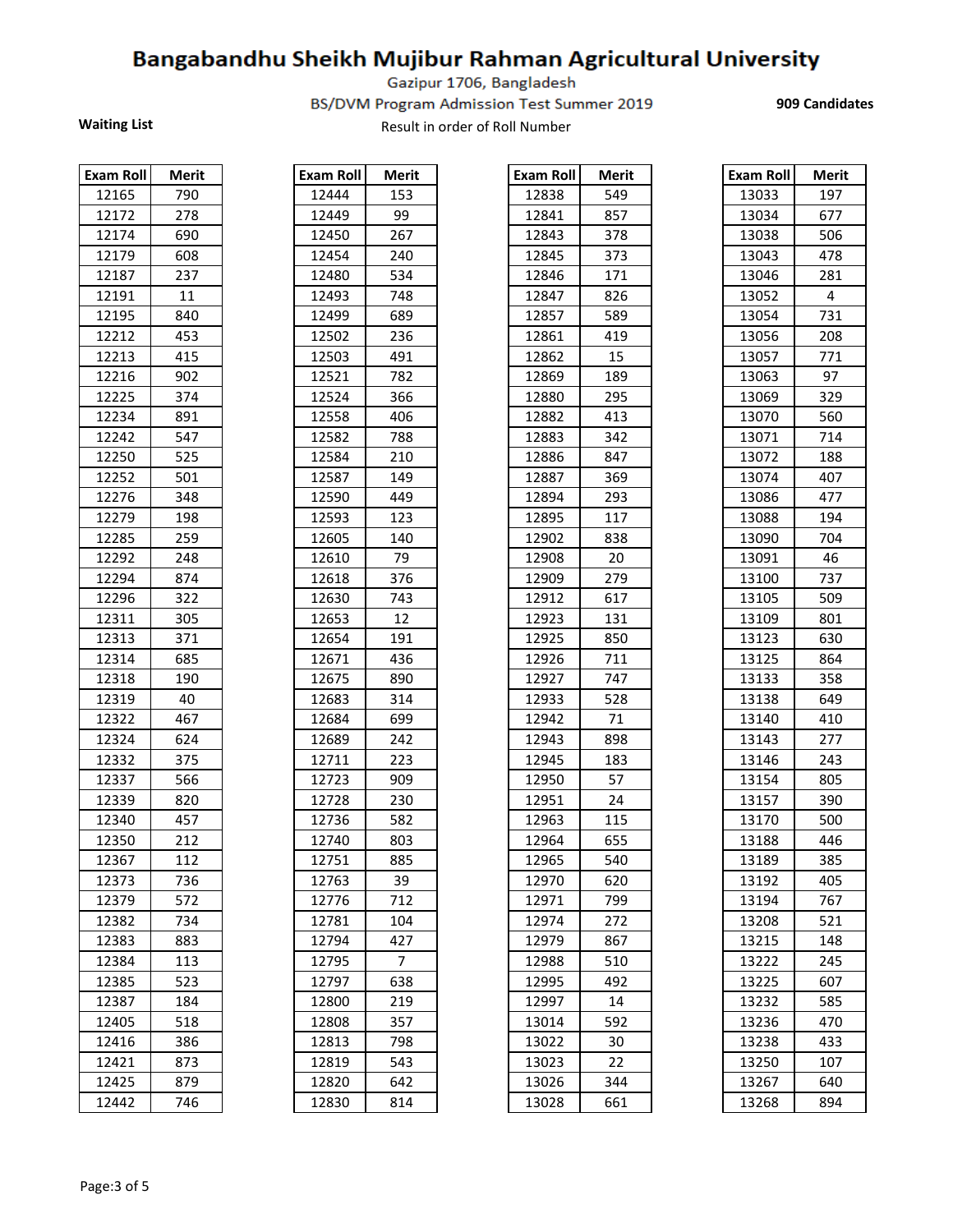Gazipur 1706, Bangladesh

BS/DVM Program Admission Test Summer 2019

**909 Candidates** 

| <b>Exam Roll</b> | Merit |
|------------------|-------|
| 13272            | 327   |
| 13275            | 772   |
| 13276            | 207   |
| 13279            | 795   |
| 13293            | 345   |
| 13298            | 244   |
| 13305            | 121   |
| 13310            | 95    |
| 13311            | 147   |
| 13312            | 834   |
| 13313            | 204   |
| 13316            | 101   |
| 13322            | 454   |
| 13324            | 573   |
| 13329            | 166   |
| 13336            | 218   |
| 13337            | 408   |
| 13338            | 72    |
| 13342            | 360   |
| 13344            | 750   |
| 13349            | 815   |
| 13354            | 412   |
| 13355            | 485   |
| 13361            | 512   |
| 13363            | 860   |
| 13364            | 631   |
| 13365            | 757   |
| 13371            | 65    |
| 13379            | 312   |
| 13381            | 396   |
| 13384            | 609   |
| 13386            | 818   |
| 13387            | 538   |
| 13393            | 855   |
| 13406            | 80    |
| 13415            | 114   |
| 13422            | 621   |
| 13427            | 418   |
| 13442            | 270   |
| 13443            | 239   |
| 13448            | 784   |
| 13451            | 445   |
| 13458            | 694   |
| 13459            | 180   |
| 13465            | 347   |
| 13467            | 226   |

| <b>Exam Roll</b> | Merit           |
|------------------|-----------------|
| 13472            | 679             |
| 13482            | 75              |
| 13484            | 27              |
| 13487            | 16              |
| 13505            | 74              |
| 13506            | 650             |
| 13527            | 843             |
| 13533            | 729             |
| 13535            | 8               |
| 13536            | 629             |
| 13544            | 253             |
| 13549            | 660             |
| 13551            | 866             |
| 13556            | 559             |
| 13557            | 463             |
| 13564            | 520             |
| 13573            | 507             |
| 13577            | 483             |
| 13589            | 728             |
| 13590            | 716             |
| 13604            | 448             |
| 13609            | 529             |
| 13613            | 612             |
| 13617            | 52              |
| 13618            | 498             |
| 13620            | 26              |
| 13624            | 211             |
| 13630            | 796             |
| 13638            | 781             |
| 13639            | 47              |
| 13640            | 645             |
| 13645            | 109             |
| 13655            | 106             |
| 13663            | 70              |
| 13664            | 688             |
| 13675            | 37              |
| 13678            | 730             |
| 13686            | 550             |
| 13687            | 31              |
| 13696            | 143             |
| 13702            | 221             |
| 13709            | $\overline{66}$ |
| 13712            | 178             |
| 13717            | 165             |
| 13718            | 308             |
|                  |                 |

| Exam Roll | <b>Merit</b> | <b>Exam Roll</b> | Merit | Exam Roll | <b>Merit</b> | Exam Roll | <b>Merit</b> |
|-----------|--------------|------------------|-------|-----------|--------------|-----------|--------------|
| 13272     | 327          | 13472            | 679   | 13733     | 156          | 14032     | 751          |
| 13275     | 772          | 13482            | 75    | 13735     | 432          | 14037     | 336          |
| 13276     | 207          | 13484            | 27    | 13749     | 83           | 14040     | 839          |
| 13279     | 795          | 13487            | 16    | 13763     | 168          | 14045     | 835          |
| 13293     | 345          | 13505            | 74    | 13782     | 652          | 14053     | 884          |
| 13298     | 244          | 13506            | 650   | 13787     | 118          | 14055     | 429          |
| 13305     | 121          | 13527            | 843   | 13797     | 294          | 14058     | 627          |
| 13310     | 95           | 13533            | 729   | 13801     | 829          | 14059     | 395          |
| 13311     | 147          | 13535            | 8     | 13810     | 530          | 14061     | 417          |
| 13312     | 834          | 13536            | 629   | 13813     | 852          | 14062     | 692          |
| 13313     | 204          | 13544            | 253   | 13816     | 225          | 14064     | 468          |
| 13316     | 101          | 13549            | 660   | 13825     | 370          | 14070     | 490          |
| 13322     | 454          | 13551            | 866   | 13829     | 296          | 14096     | 205          |
| 13324     | 573          | 13556            | 559   | 13831     | 28           | 14099     | 769          |
| 13329     | 166          | 13557            | 463   | 13832     | 56           | 14101     | 524          |
| 13336     | 218          | 13564            | 520   | 13847     | 320          | 14107     | 321          |
| 13337     | 408          | 13573            | 507   | 13859     | 25           | 14109     | 670          |
| 13338     | 72           | 13577            | 483   | 13862     | 819          | 14116     | 882          |
| 13342     | 360          | 13589            | 728   | 13869     | 55           | 14117     | 73           |
| 13344     | 750          | 13590            | 716   | 13876     | 707          | 14118     | 59           |
| 13349     | 815          | 13604            | 448   | 13879     | 110          | 14120     | 214          |
| 13354     | 412          | 13609            | 529   | 13888     | 352          | 14133     | 503          |
| 13355     | 485          | 13613            | 612   | 13894     | 553          | 14139     | 246          |
| 13361     | 512          | 13617            | 52    | 13896     | 875          | 14147     | 551          |
| 13363     | 860          | 13618            | 498   | 13902     | 588          | 14158     | 200          |
| 13364     | 631          | 13620            | 26    | 13908     | 905          | 14170     | 459          |
| 13365     | 757          | 13624            | 211   | 13910     | 399          | 14175     | 318          |
| 13371     | 65           | 13630            | 796   | 13911     | 260          | 14191     | 888          |
| 13379     | 312          | 13638            | 781   | 13914     | 130          | 14207     | 732          |
| 13381     | 396          | 13639            | 47    | 13920     | 43           | 14215     | 257          |
| 13384     | 609          | 13640            | 645   | 13921     | 250          | 14220     | 780          |
| 13386     | 818          | 13645            | 109   | 13927     | 152          | 14237     | 749          |
| 13387     | 538          | 13655            | 106   | 13944     | 228          | 14246     | 511          |
| 13393     | 855          | 13663            | 70    | 13948     | 133          | 14259     | 581          |
| 13406     | 80           | 13664            | 688   | 13954     | 846          | 14261     | 394          |
| 13415     | 114          | 13675            | 37    | 13957     | 682          | 14267     | 476          |
| 13422     | 621          | 13678            | 730   | 13958     | 224          | 14268     | 136          |
| 13427     | 418          | 13686            | 550   | 13965     | 177          | 14274     | 768          |
| 13442     | 270          | 13687            | 31    | 13969     | 203          | 14276     | 719          |
| 13443     | 239          | 13696            | 143   | 13973     | 487          | 14277     | 569          |
| 13448     | 784          | 13702            | 221   | 13984     | 163          | 14283     | 516          |
| 13451     | 445          | 13709            | 66    | 13994     | 683          | 14286     | 709          |
| 13458     | 694          | 13712            | 178   | 14009     | 35           | 14290     | 414          |
| 13459     | 180          | 13717            | 165   | 14011     | 783          | 14294     | 770          |
| 13465     | 347          | 13718            | 308   | 14015     | 764          | 14295     | 175          |
| 13467     | 226          | 13731            | 159   | 14025     | 400          | 14303     | 827          |

| Exam Roll | Merit    |
|-----------|----------|
| 14032     | 751      |
| 14037     | 336      |
| 14040     | 839      |
| 14045     | 835      |
| 14053     | 884      |
| 14055     | 429      |
| 14058     | 627      |
| 14059     | 395      |
| 14061     | 417      |
| 14062     | 692      |
| 14064     | 468      |
| 14070     | 490      |
| 14096     | 205      |
| 14099     | 769      |
| 14101     | 524      |
| 14107     | 321      |
| 14109     | 670      |
| 14116     | 882      |
| 14117     | 73       |
| 14118     | 59       |
| 14120     | 214      |
| 14133     | 503      |
| 14139     | 246      |
| 14147     | 551      |
| 14158     | 200      |
| 14170     | 459      |
| 14175     | 318      |
| 14191     | 888      |
| 14207     | 732      |
| 14215     | 257      |
| 14220     | 780      |
| 14237     | 749      |
| 14246     | 511      |
| 14259     | 581      |
| 14261     | 394      |
| 14267     | 476      |
| 14268     | 136      |
| 14274     | 768      |
| 14276     | 719      |
| 14277     | 569      |
| 14283     | 516      |
| 14286     | 709      |
| 14290     | 414      |
| 14294     | 770      |
| 14295     | -<br>175 |
| 14303     | 827      |
|           |          |